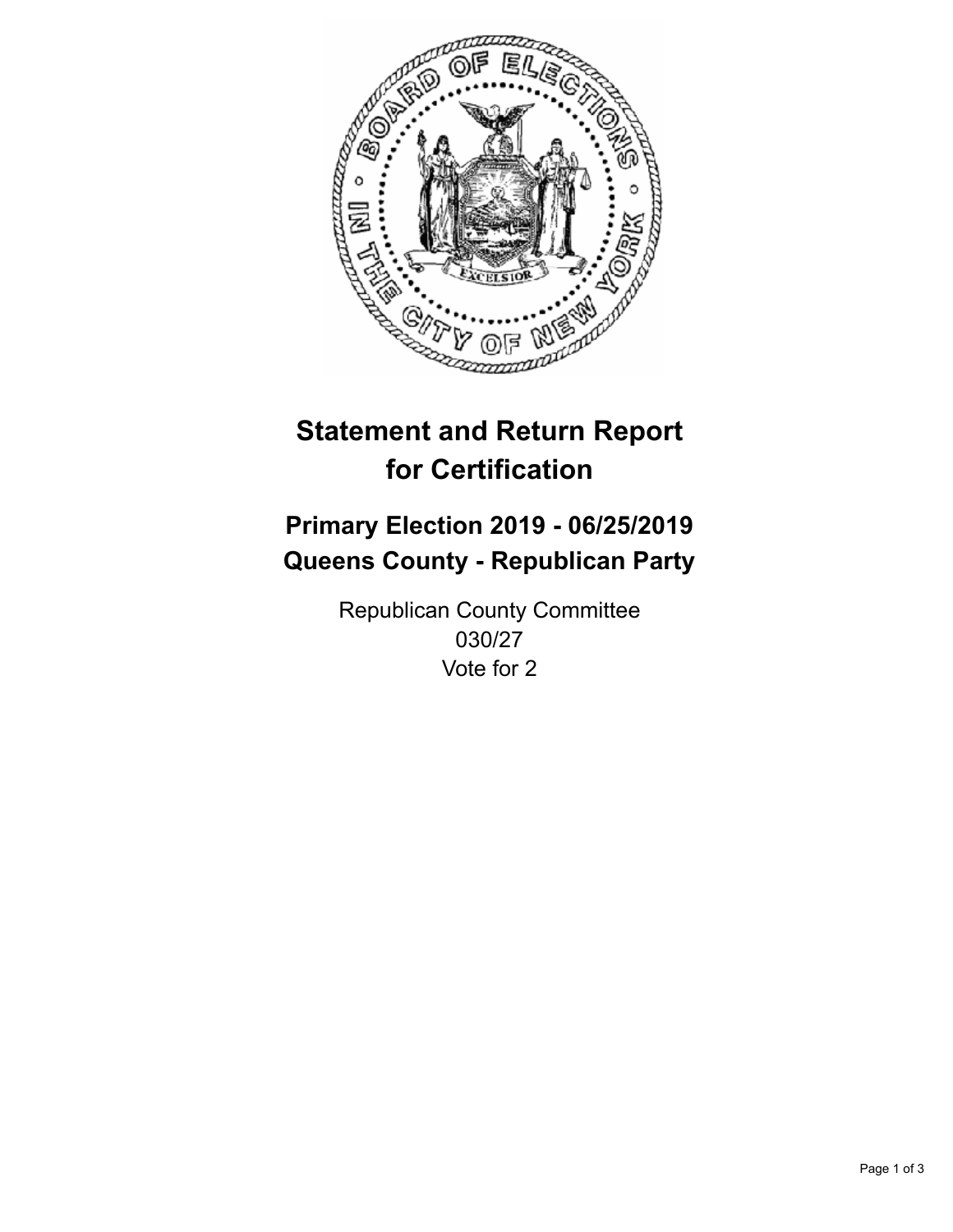

## **Assembly District 27**

| <b>PUBLIC COUNTER</b>                                    | 14 |
|----------------------------------------------------------|----|
| <b>MANUALLY COUNTED EMERGENCY</b>                        | 0  |
| ABSENTEE / MILITARY                                      | 0  |
| AFFIDAVIT                                                |    |
| <b>Total Ballots</b>                                     | 15 |
| Less - Inapplicable Federal/Special Presidential Ballots | 0  |
| <b>Total Applicable Ballots</b>                          | 15 |
| MARIE P. LOPEZ                                           | 2  |
| <b>JOSEPHINE TAURASO</b>                                 | 2  |
| <b>MARK KNIEBERG</b>                                     | 12 |
| <b>DAVID TROPPER</b>                                     | 9  |
| <b>Total Votes</b>                                       | 25 |
| Unrecorded                                               | 5  |